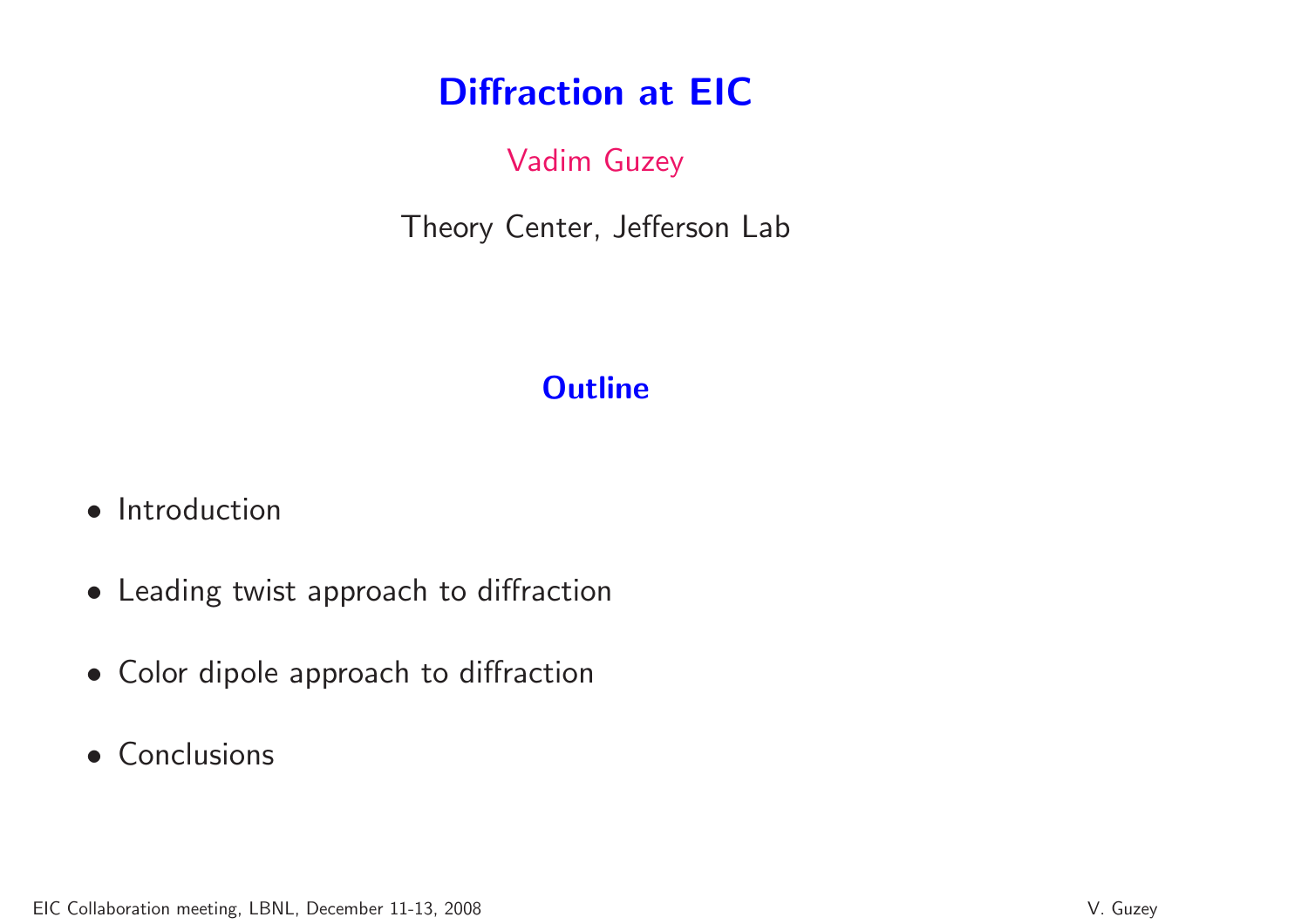#### Partonic structure of hadrons: Open questions

Decades of experiments at SLAC, CERN, Fermilab and HERA verified many predictions of QCD and explored the internal structure of hadrons in terms of quarks and <sup>g</sup>luons.

However, there are still many open questions:

- What is the <sup>g</sup>luon momentum distribution in nuclei?
- What are the properties of high-density <sup>g</sup>luon matter?
- How do fast quarks and <sup>g</sup>luons interact as they traverse nuclear matter?
- How do partons contribute to the spin of the nucleon?
- What is the spacial distribution of partons in the nucleon and in nuclei?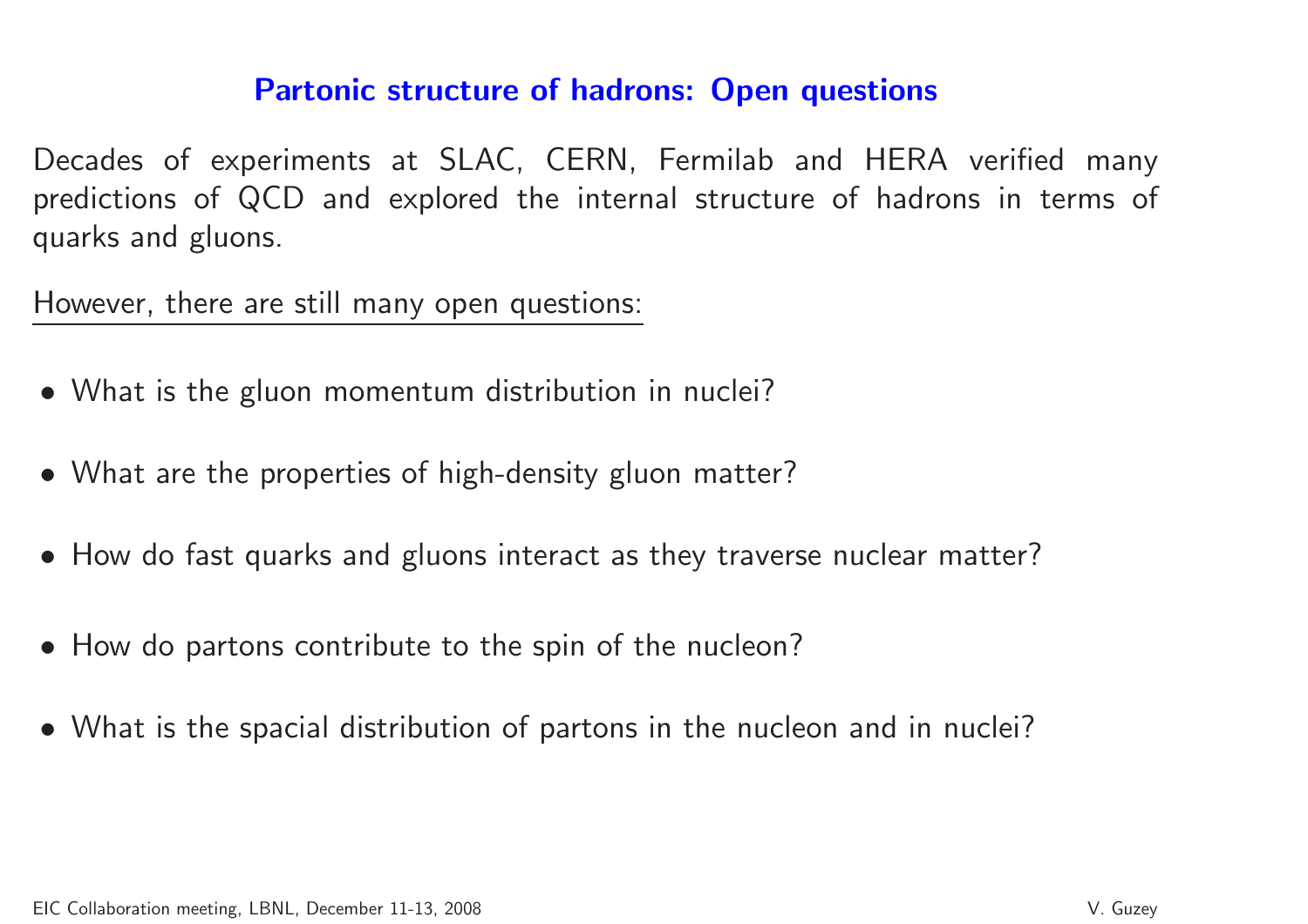## EIC and diffraction

The Electron-Ion Collider (EIC) is <sup>a</sup> proposed new facility to collide high-energy beams of electrons with with nuclei and polarized protons/light ions, which will attempt to address the above questions.

<u>All of the above</u> open questions can be experimentally studied in various hard diffractive processes in DIS:





INCLUSIVE DIFFRACTION EXCLUSIVE PRODUCTION OF VECTOR MESONSDVCS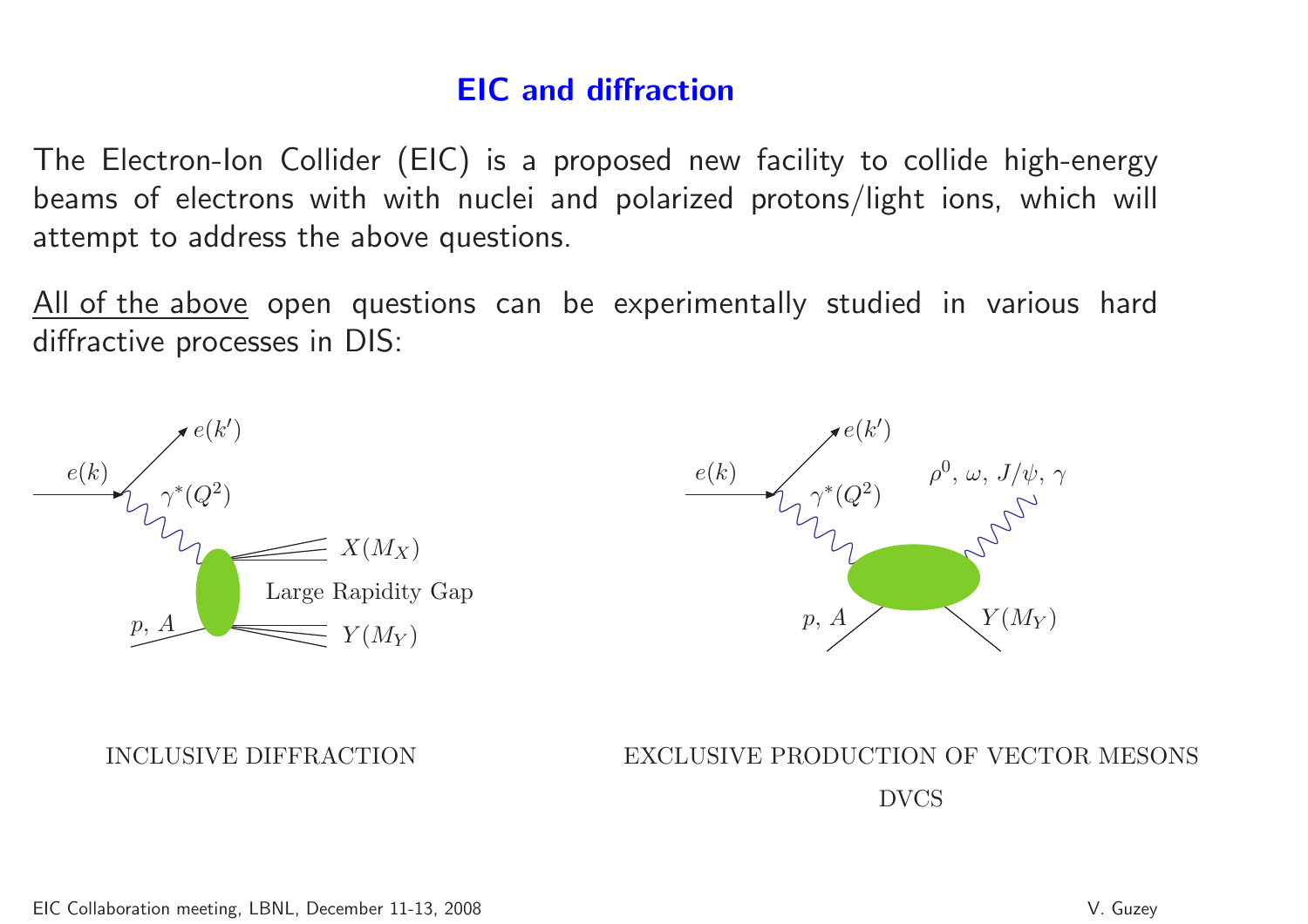#### Hard coherent inclusive diffraction in DIS

<sup>I</sup> will concentrate on hard inclusive diffraction in DIS.



 $\bullet\,$  The cross section in terms of diffractive structure functions  $F_2^{D(4)}$  $\frac{D(4)}{2}$  and  $F_L^{D(4)}$ 

$$
\frac{d^4\sigma^{eA \to eXA}}{dx\,dQ^2dx_{I\!\!P}}\,dt = \frac{2\pi\alpha^2}{x\,Q^4}[1+(1-y)^2]\left(F_2^{D(4)}(x,Q^2,x_{I\!\!P},t) - y^2F_L^{D(4)}(x,Q^2,x_{I\!\!P},t)\right)
$$

 $\bullet \,$  One also often considers  $t$ -integrated  $F_2^{D(3)}(x,Q^2,x_{I\!\!P})=$  $\int dt F_2^{D(4)}(x,Q^2,x_{I\!\!P},t)$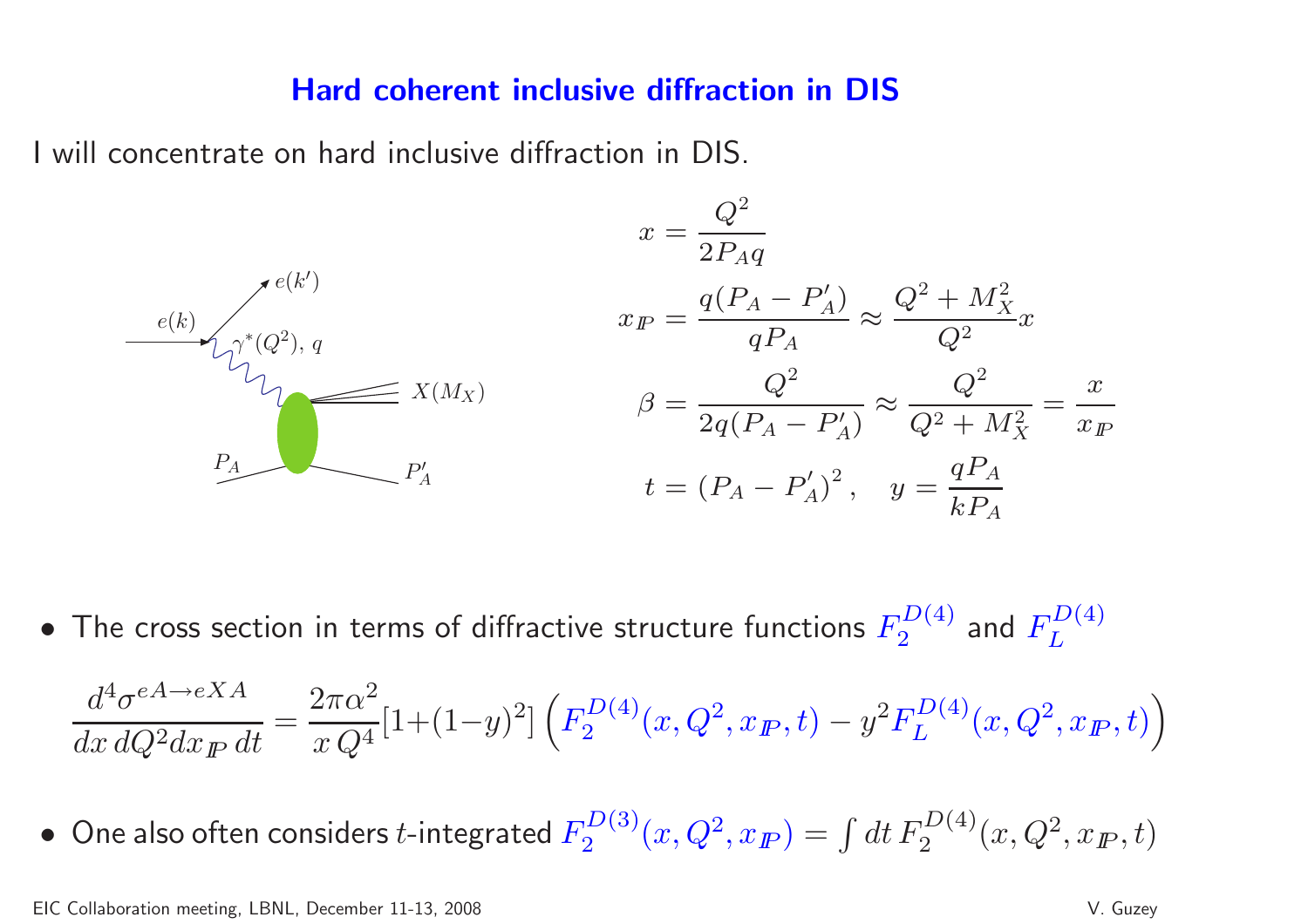## Hard inclusive diffraction in DIS at HERA

The discovery of the large cross section of hard inclusive diffraction in DIS isone of the major results of HERA. Several features came totally unexpected:

1) The fraction is diffraction  $\approx$  $10-15\%$  of the total DIS cro section $15\%$  of the total DIS cross<br>tian

2) The fraction of diffraction isenergy-independent

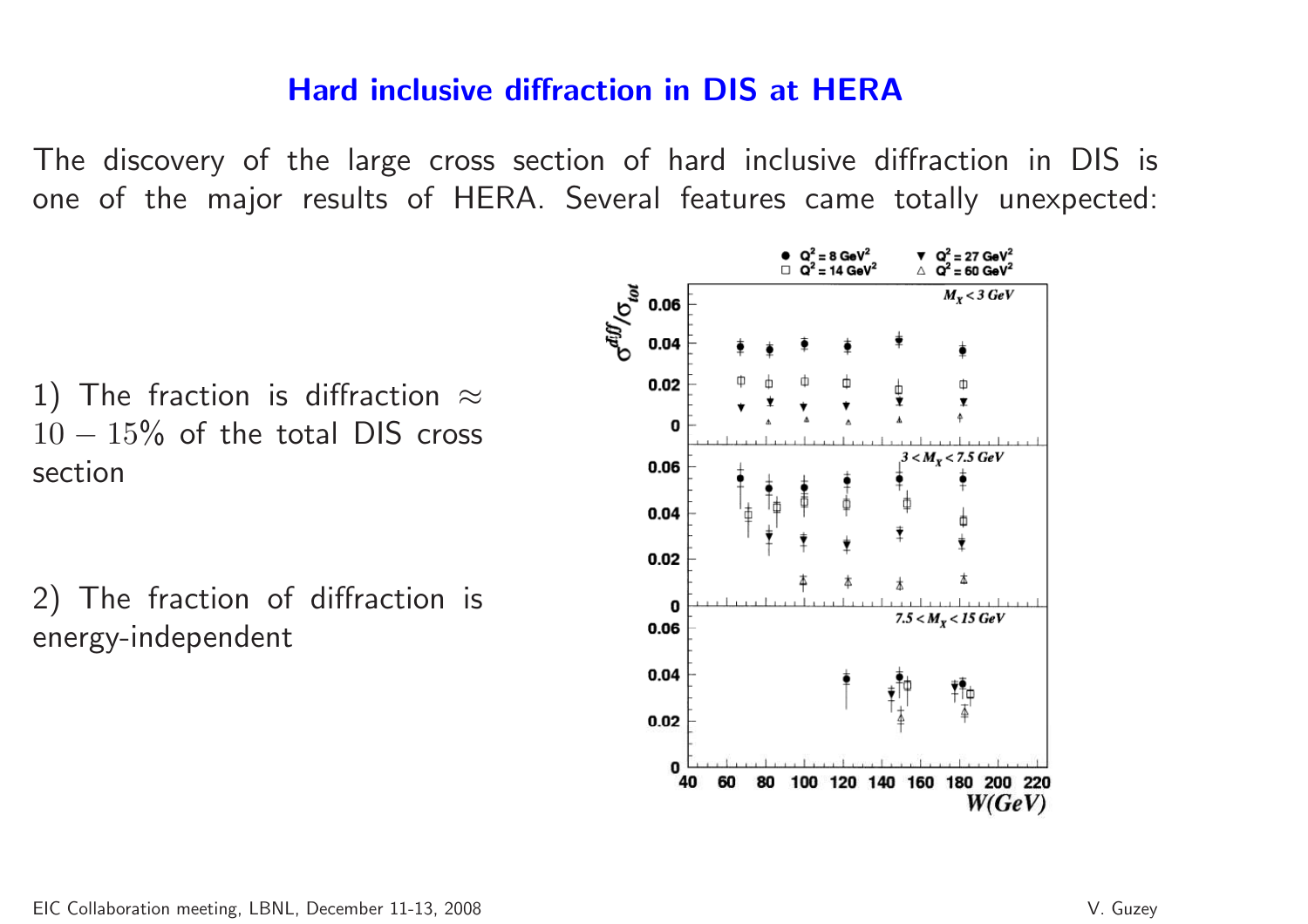3) Diffraction is <sup>a</sup> leading twist (LT) phenomenon(not  $1/Q^2$  suppressed to compared to the total DIS cross section)

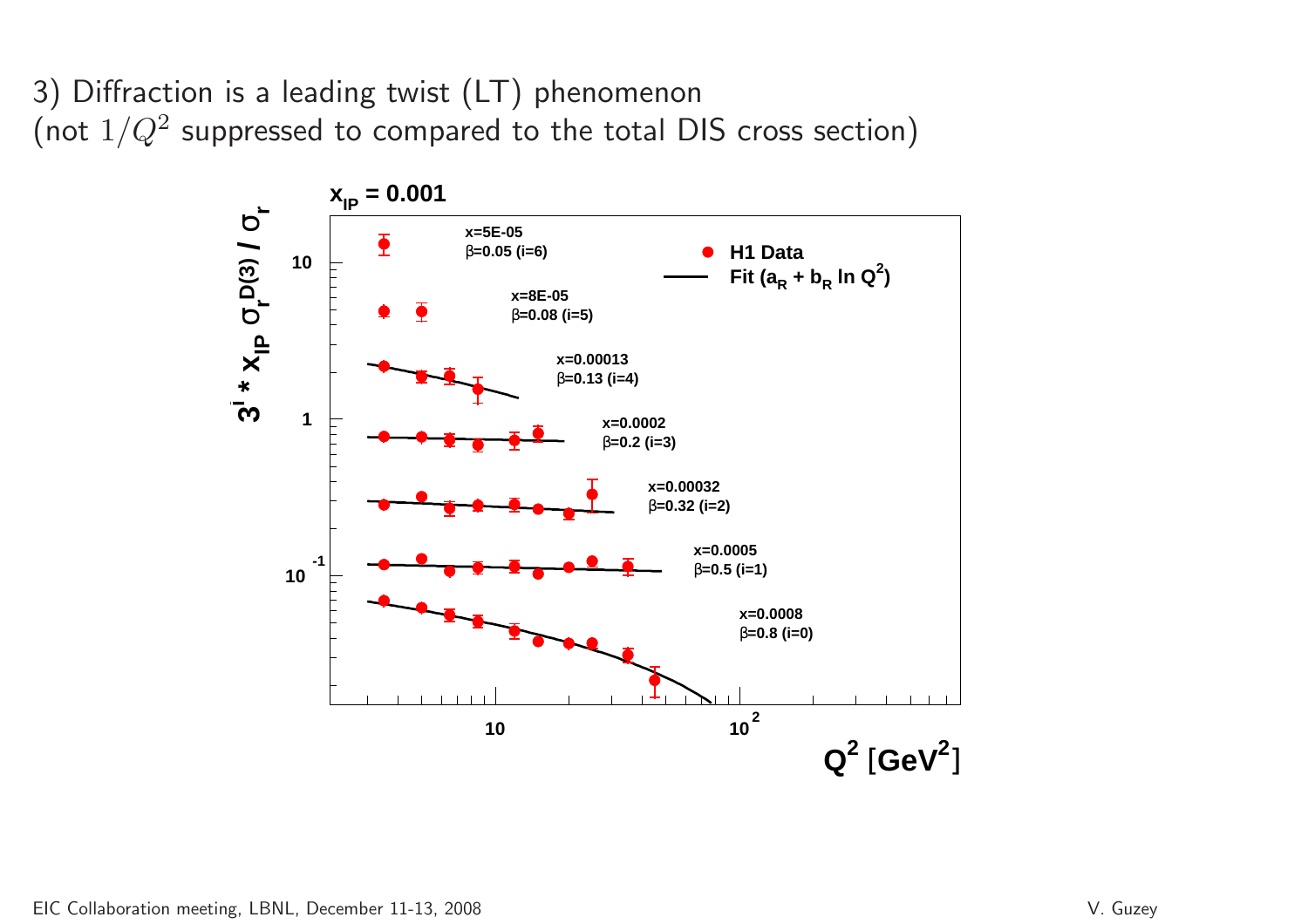#### Two approaches to inclusive diffraction in DIS

1) Leading Twist (LT) approach based on the QCD factorization theorem, which allows to introduce universal diffractive PDFs  $f_j^{D(3)}$  of the target:

$$
F_2^{D(3)}(x,Q^2,x_{I\!\!P}) = \frac{x}{x_{I\!\!P}}\sum_{j=q,\bar{q},g}\int_{x/x_{I\!\!P}}^1 \frac{d\beta'}{\beta'} C_j(\frac{x}{x_{I\!\!P}\beta'},Q^2) f_j^{D(3)}(\beta',Q^2,x_{I\!\!P})
$$

• One further uses Regge factorization assumption (supported by data)



$$
f_j^{D(3)}(x, Q^2, x_{I\!\!P}) = f_{I\!\!P/p}(x_{I\!\!P}) f_{j/I\!\!P}(\beta, Q^2) + n_{I\!\!R} f_{I\!\!R/p}(x_{I\!\!P}) f_{j/I\!\!R}(\beta, Q^2)
$$

 $f_{I\!\!P/p}$  Pomeron flux Pomeron $f_{j/{I\!\!P}}(\beta,Q^2$  $\left( \begin{matrix} 2 \end{matrix} \right)$  PDF of flavor  $j$  of the

 $-$  The c The subleading Reggeon contribution isnegligibly small for  $x_{I\!\!P} < 0.01.$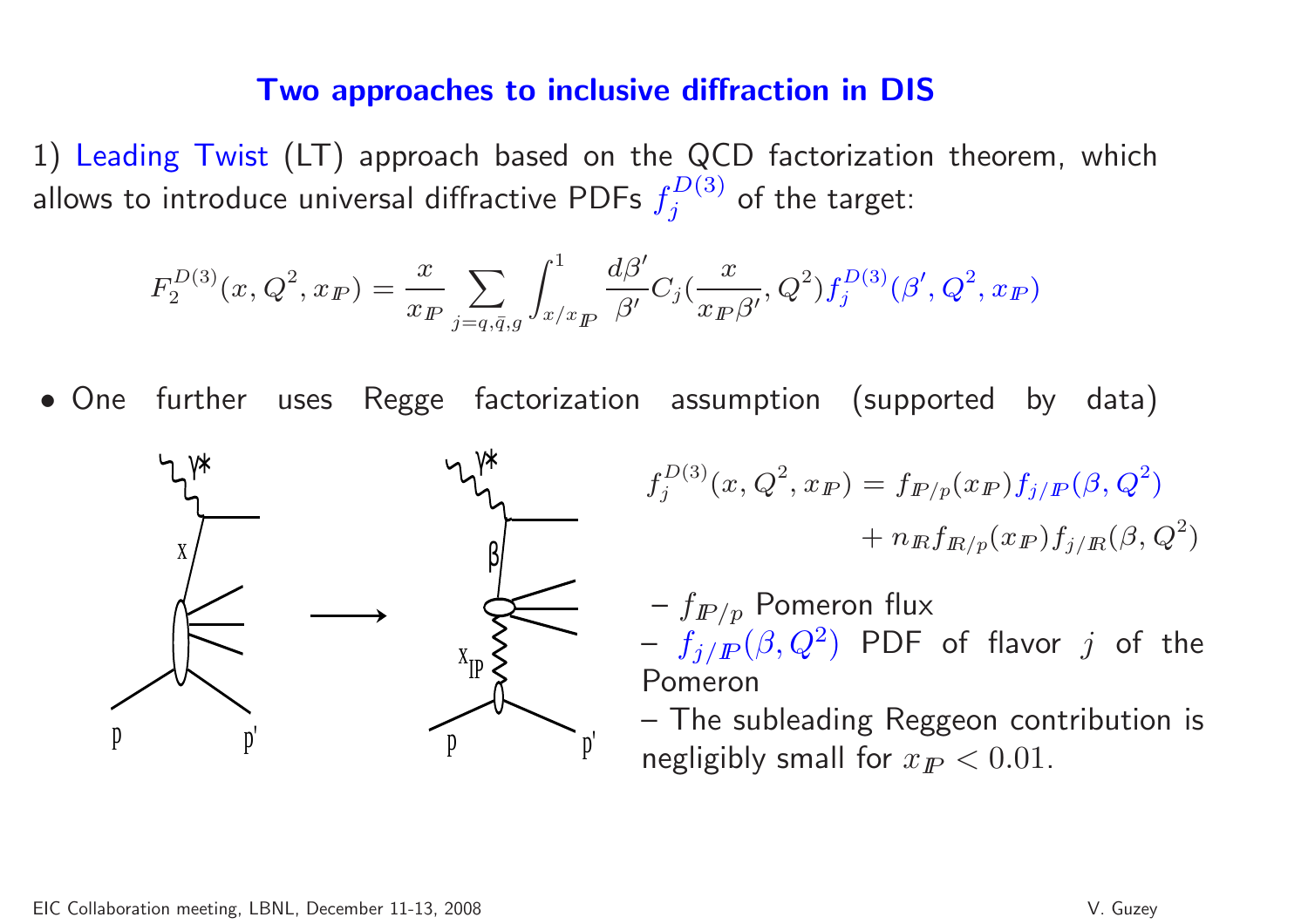• The QCD analysis of diffractive data (H1 and ZEUS) determines  $f_{j/P}(\beta,Q_0^2)$ from global fits to (mostly)  $F_2^{D(3)}$  and  $F_2^{D(4)}$ .



Important finding:  $f_{g/I\!\!P}(\beta,Q_0^2) \gg f_{q/I\!\!P}(\beta,Q_0^2).$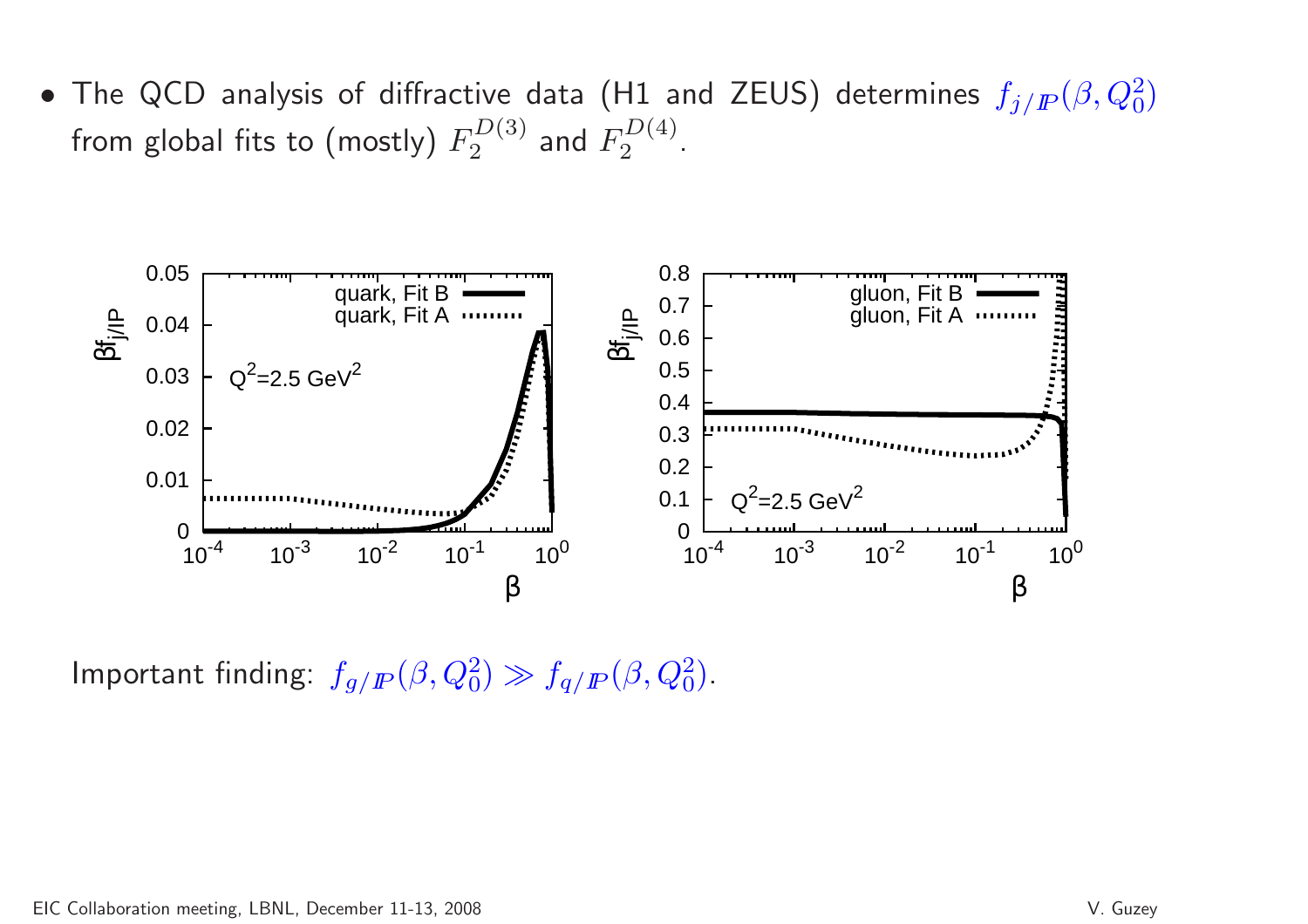## Two approaches to inclusive diffraction in DIS

2) Color dipole framework: the main ingredient is the dipole cross section. It is an all-twist approach, which is equivalent to LT at LLA, but can naturally includesaturation physics.

The formalism is based on the following space-time picture:

- the virtual photon fluctuates into  $q\bar{q}$  and  $q\bar{q}g$  dipoles
- $-$  the dinoles interact with the target with the dipoles interact with the target with the dipole cross section
- the final state is formed

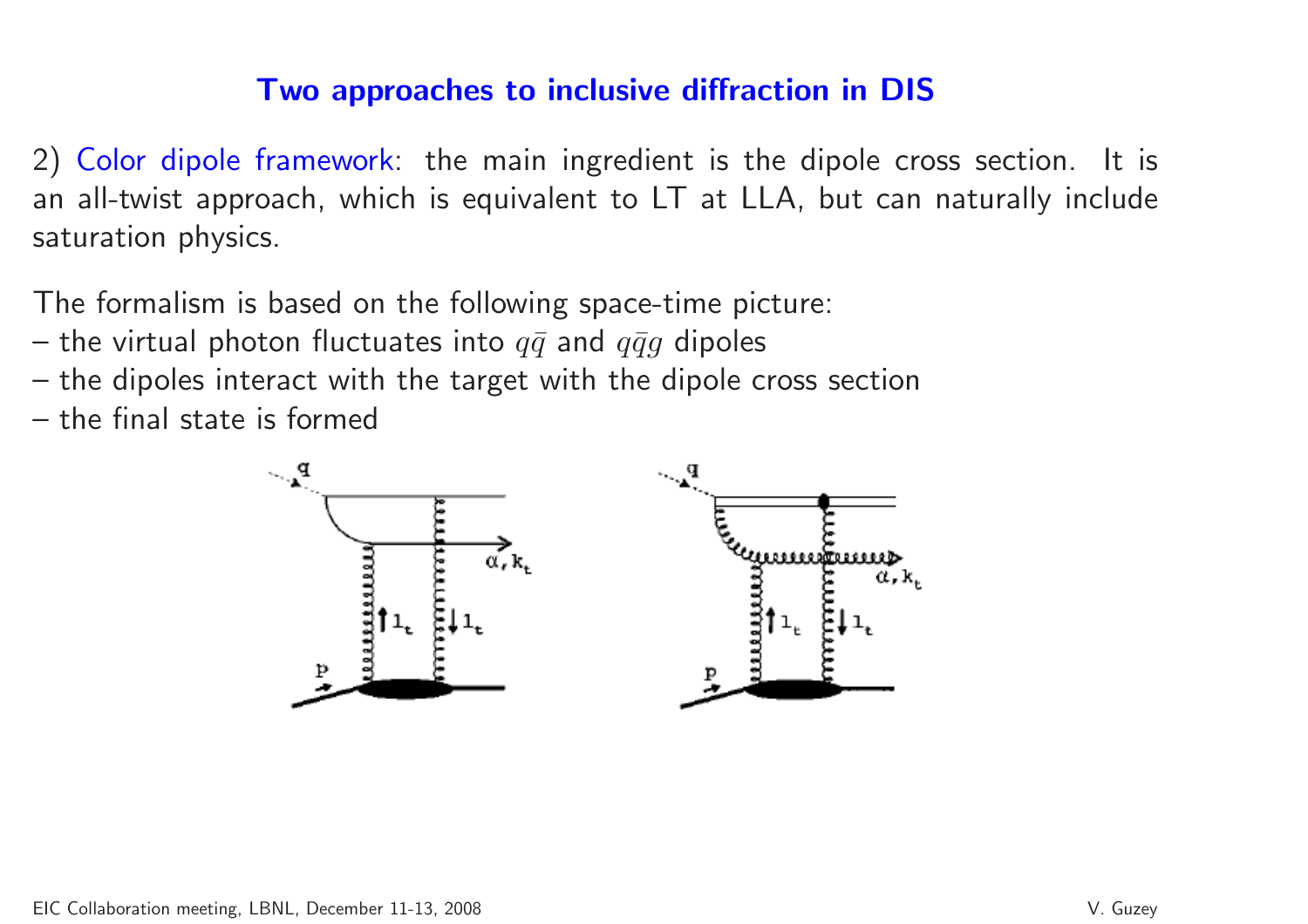Once the dipole cross section is fixed by the inclusive DIS data, diffraction in DIS isdescribed very well and model-independently, C. Marquet, Phys. Rev. D76, 094017 (2007)



H. Kowalski, T. Lappi, C. Marquet, R. Venugopalan, arXiv:0805.4071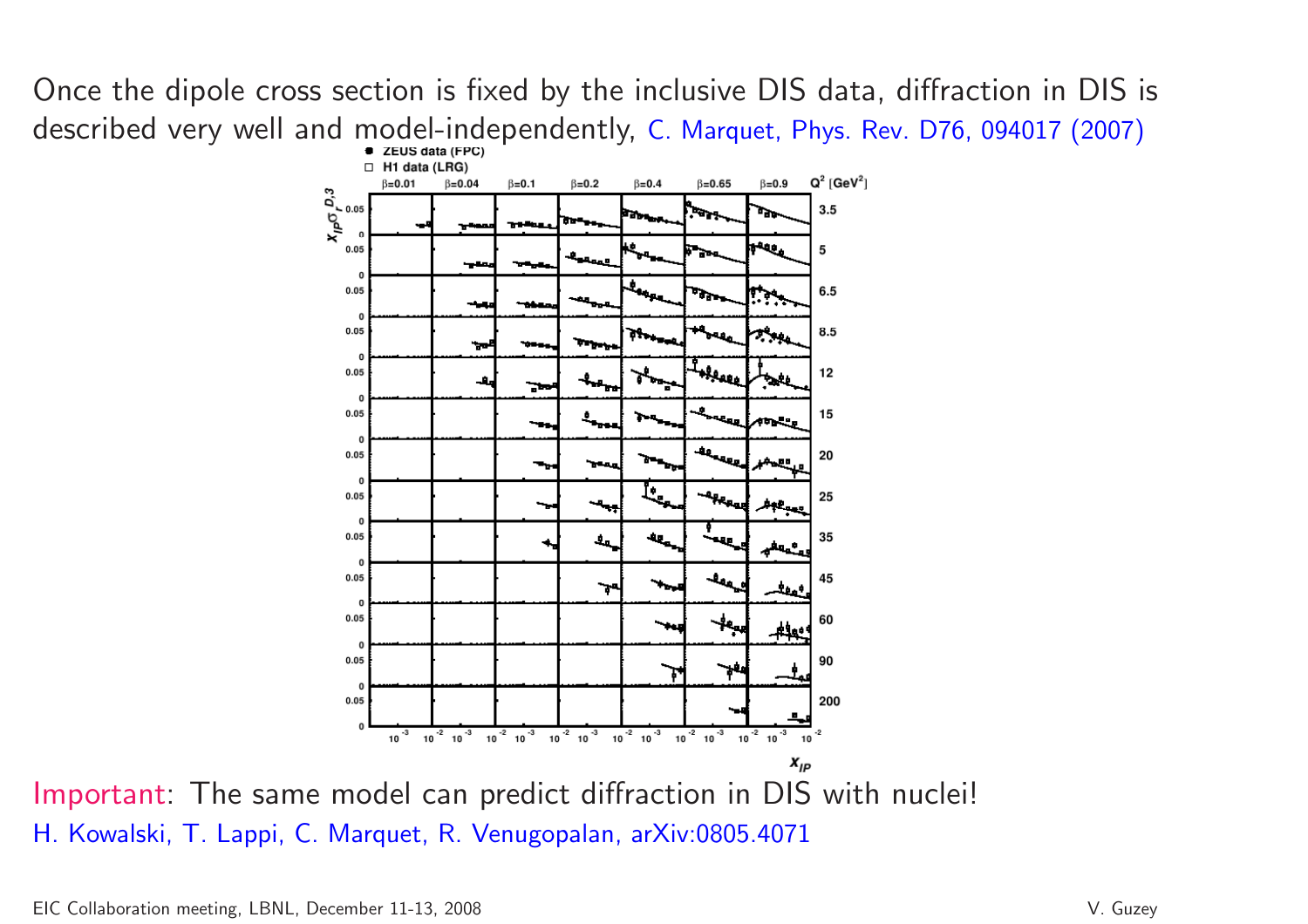## Nuclear shadowing

Unpolarized Inclusive Deep Inelastic Scattering (DIS) measures the structurefunction  $F_2^A(x,Q^2)$ 



DIS on fixed nuclear targets,  $R_{F_2} = F_2^A(x, Q^2)/F_2^D(x, Q^2)$ 

- nuclear shadowing
- antishadowing
- EMC effect

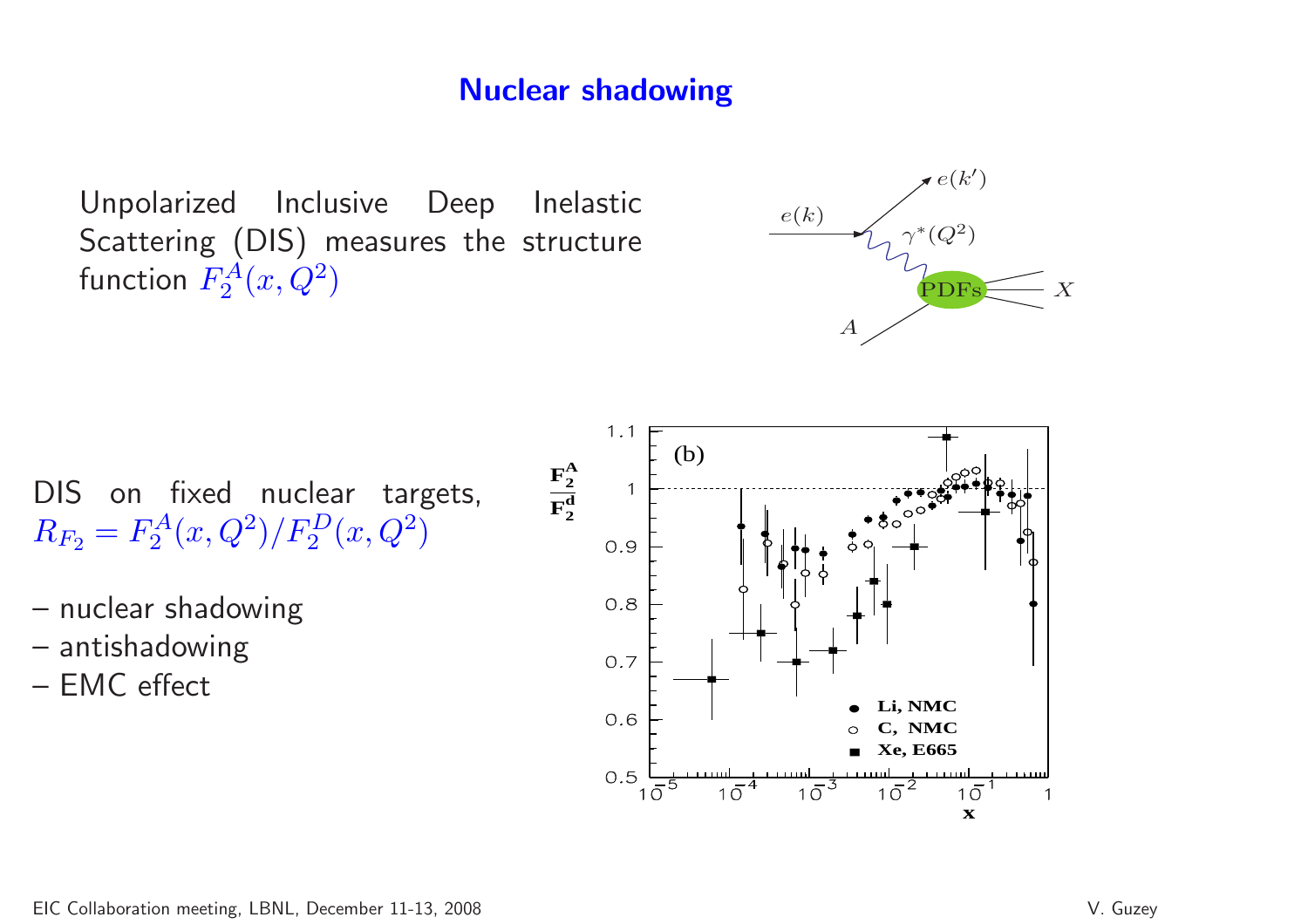Using QCD factorization theorem, nuclear Parton Distribution functions(PDFs) can be extracted from $F_2^A(x,Q^2)$  and other data (DY, RHK by <sup>g</sup>lobal fits.  $\mathcal{Z}^{A}(x,Q^2)$  $^2)$  and other data (DY, RHIC)

Main drawbacks:

 $\mathcal{L}_{\mathcal{A}}$  insufficient kinematic coverage;  $\mathcal{L}_{\mathcal{A}}$ small x correspond to small  $Q^2$ Hence, small- $x$  is either excluded from . fits or contain large uncertainty (HTcorrections)

 $\rightarrow$  large uncertainties at small- $x$ 

$$
R_G = g_A(x, Q^2) / [Ag_N(x, Q^2)]
$$



K. Eskola  ${\it et \ al.},$  ar ${\sf Xiv:}$ 0802.0139  $[{\sf hep\text{-}ph}]$ 

The future EIC will measure nuclear PDFs down to  $\approx 5\times 10^{-4}$ .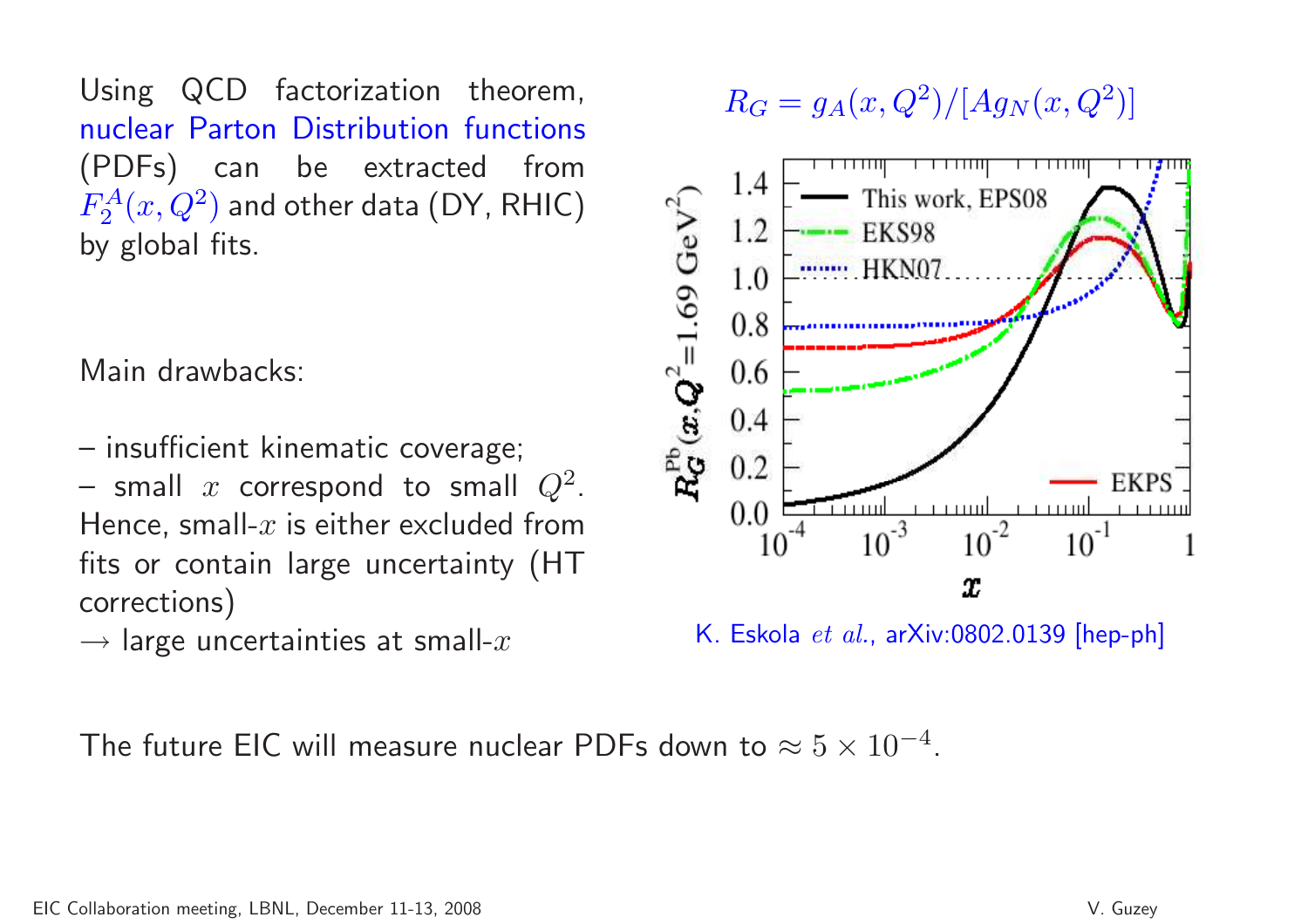## LT approach to hard diffraction in DIS with nuclei

Leading twist theory of nuclear shadowing predicts  $\mathsf{nuclear}\ \mathsf{PDFs}$  – usual, diffractive, generalized — as functions of Bjorken  $x$  and the impact parameter  $b$  at some fixed scale  $Q_0$ .

The  $Q^2$ -dependence is given by DGLAP evolution equations.

The theory is based on:

- Generalization of Gribov theory to DIS and to any nucleus Frankfurt, Strikman '88; '99
- Factorization theorem for hard diffraction in DISCollins '98
- QCD fits to HERA data on hard diffractionZEUS '99; H1 '97 and '06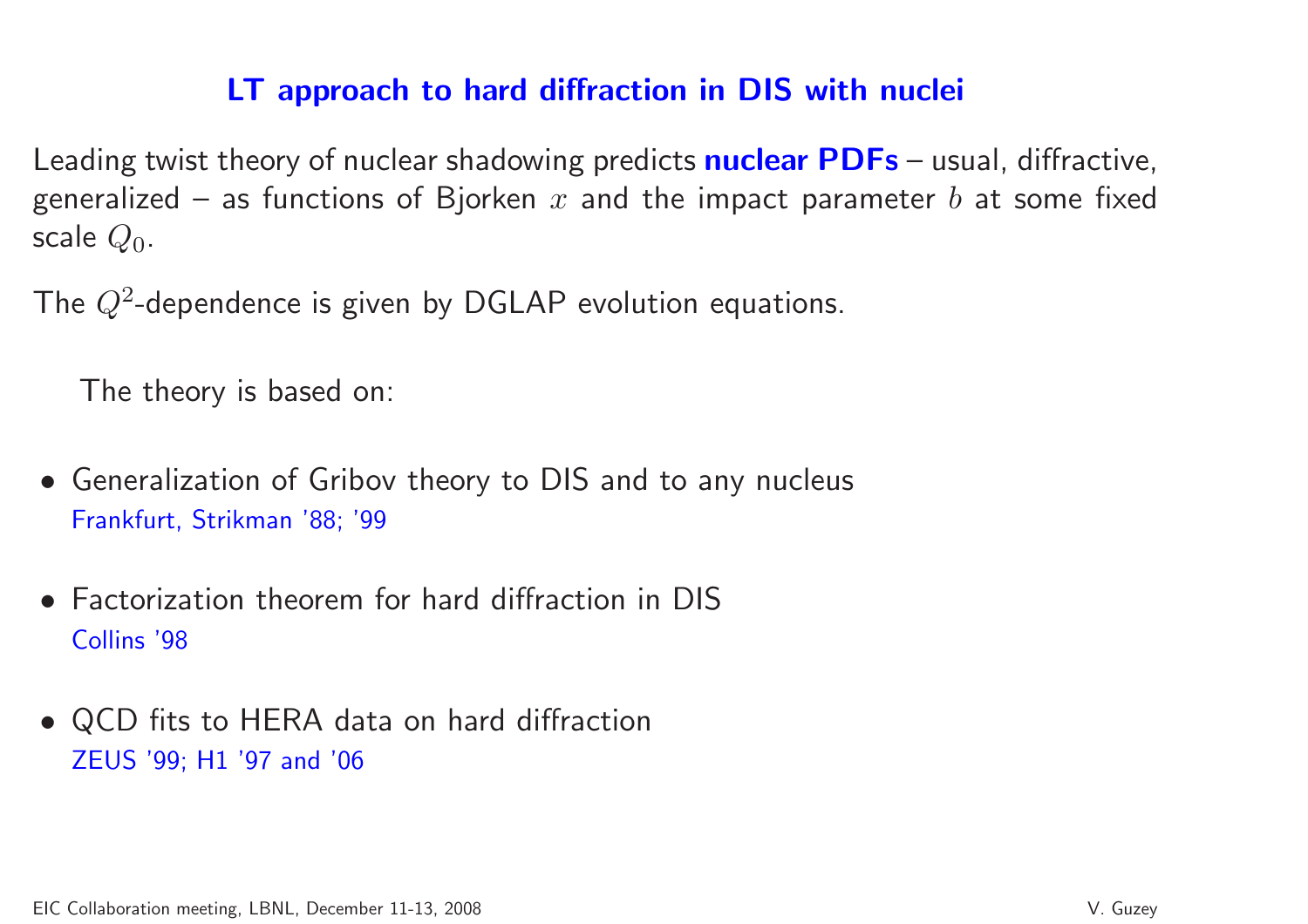### Step 1.

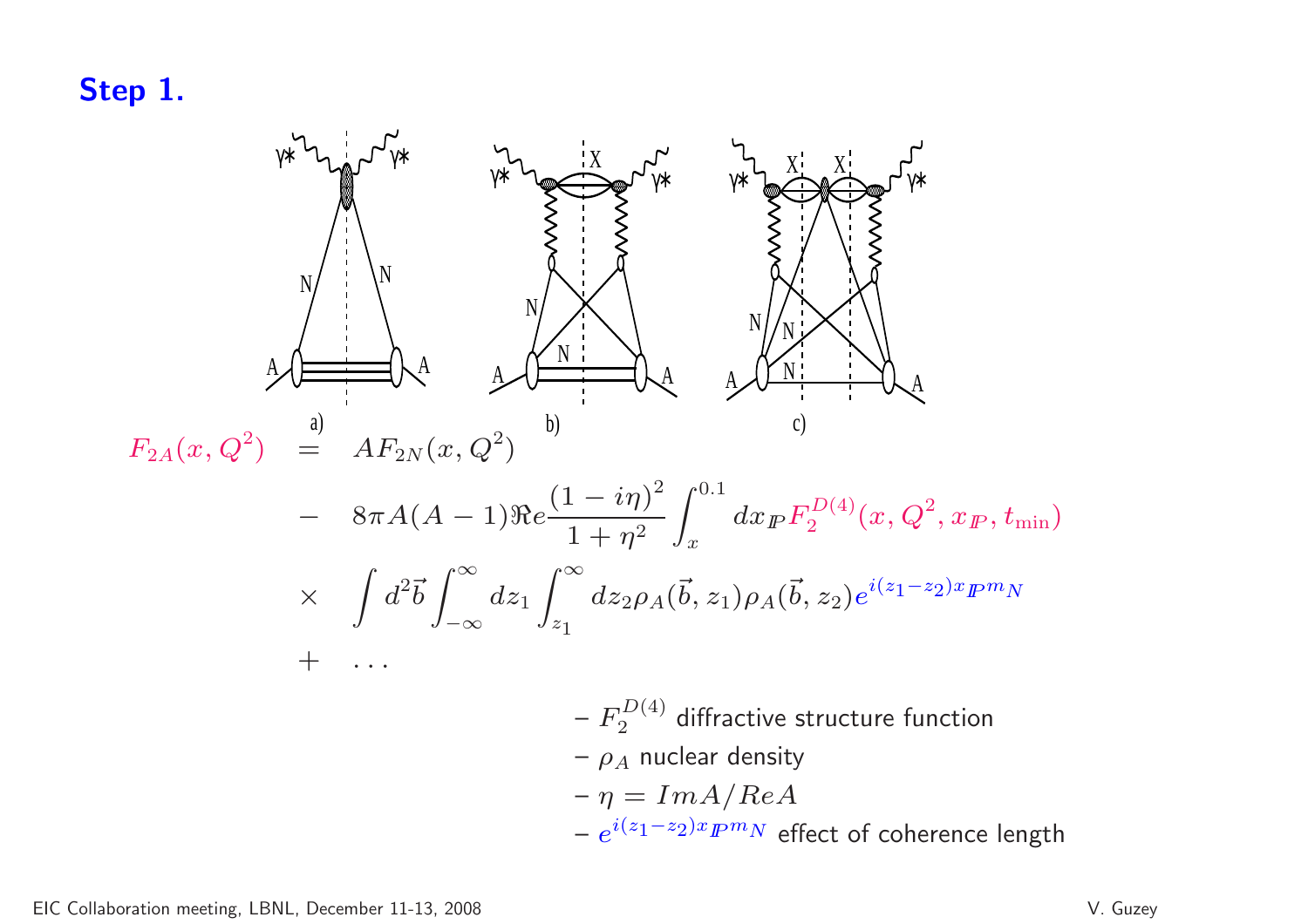**Step 2.** QCD factorization theorems for inclusive and diffractive DIS allows us to go from structure functions to parton distributions of given flavor  $j\!$ :

$$
f_{j/A}(x, Q^2) = Af_{j/N}(x, Q^2)
$$
  
-  $8\pi A(A - 1)Re \frac{(1 - i\eta)^2}{1 + \eta^2} \int_x^{0.1} dx_F f_{j/N}^{D(4)}(x, Q^2, x_F, t_{\min})$   
  $\times \int d^2\vec{b} \int_{-\infty}^{\infty} dz_1 \int_{z_1}^{\infty} dz_2 \rho_A(\vec{b}, z_1) \rho_A(\vec{b}, z_2) e^{i(z_1 - z_2)x_F m_N}$ 

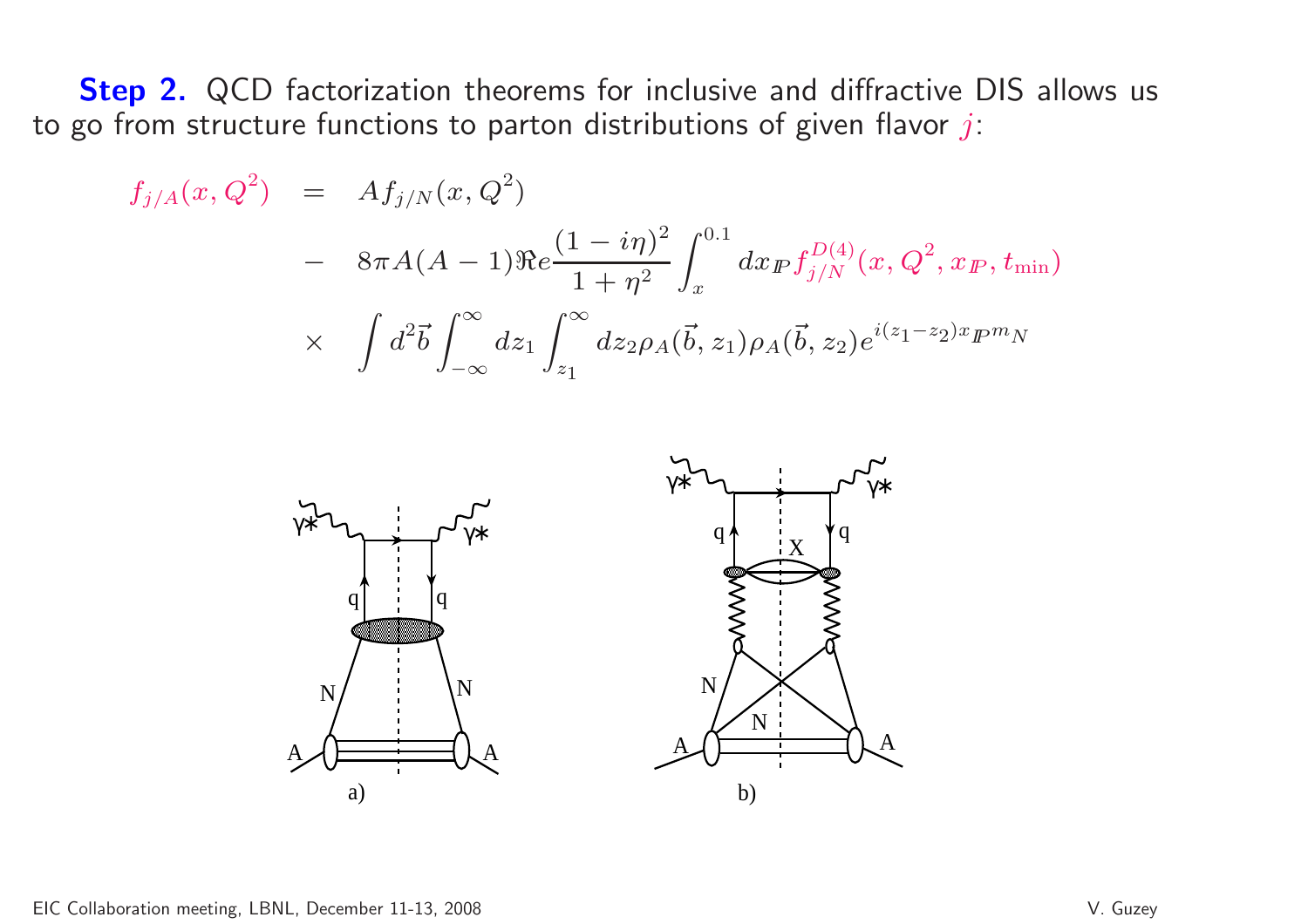**Step 3.** The interaction with three and more nucleons is evaluated in the quasi-eikonal approximation: the produced diffractive state elastically rescatters onthe target nucleons with the effective cross section  $\sigma_{\rm eff}(x,Q^2)$ :

$$
\sigma_{\text{eff}}^j(x, Q_0^2) = \frac{16\pi}{x f_{j/N}(x, Q_0^2)} \int_x^{0.1} dx_{I\!\!P} \,\beta f_{j/N}^{D(4)}(\beta, Q_0^2, x_{I\!\!P}, t_{\text{min}})
$$



This leads to the attenuation factor  $e^{-A\frac{1-i\eta}{2}\sigma^j_{\text{eff}}\int_{z_1}^{z_2}dz' \rho_A(b,z')}$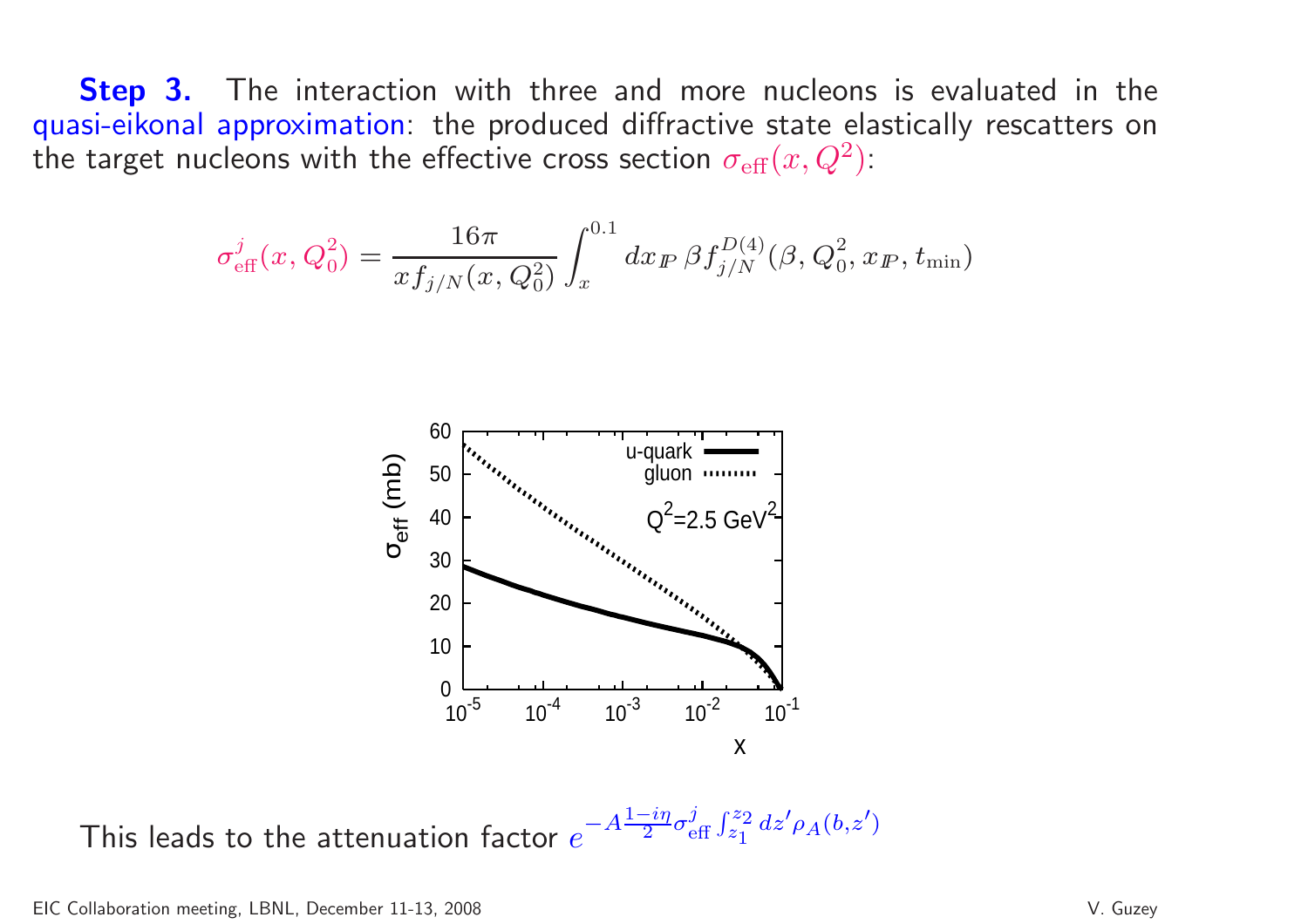$$
xf_{j/A}(x, Q_0^2) = Ax f_{j/N}(x, Q_0^2)
$$
  

$$
-\frac{A(A-1)}{2} 16\pi \mathcal{R}e \left[ \frac{(1-i\eta)^2}{1+\eta^2} \int d^2b \int_{-\infty}^{\infty} dz_1 \int_{z_1}^{\infty} dz_2 \int_x^{0.1} dx_P
$$
  

$$
\times \beta f_{j/N}^{D(4)}(\beta, Q_0^2, x_F, t_{\min}) \rho_A(b, z_1) \rho_A(b, z_2) e^{ix} P^m N^{(z_1-z_2)} e^{-A\frac{1-i\eta}{2} \sigma_{eff}^j \int_{z_1}^{z_2} dz' \rho_A(b, z')}
$$

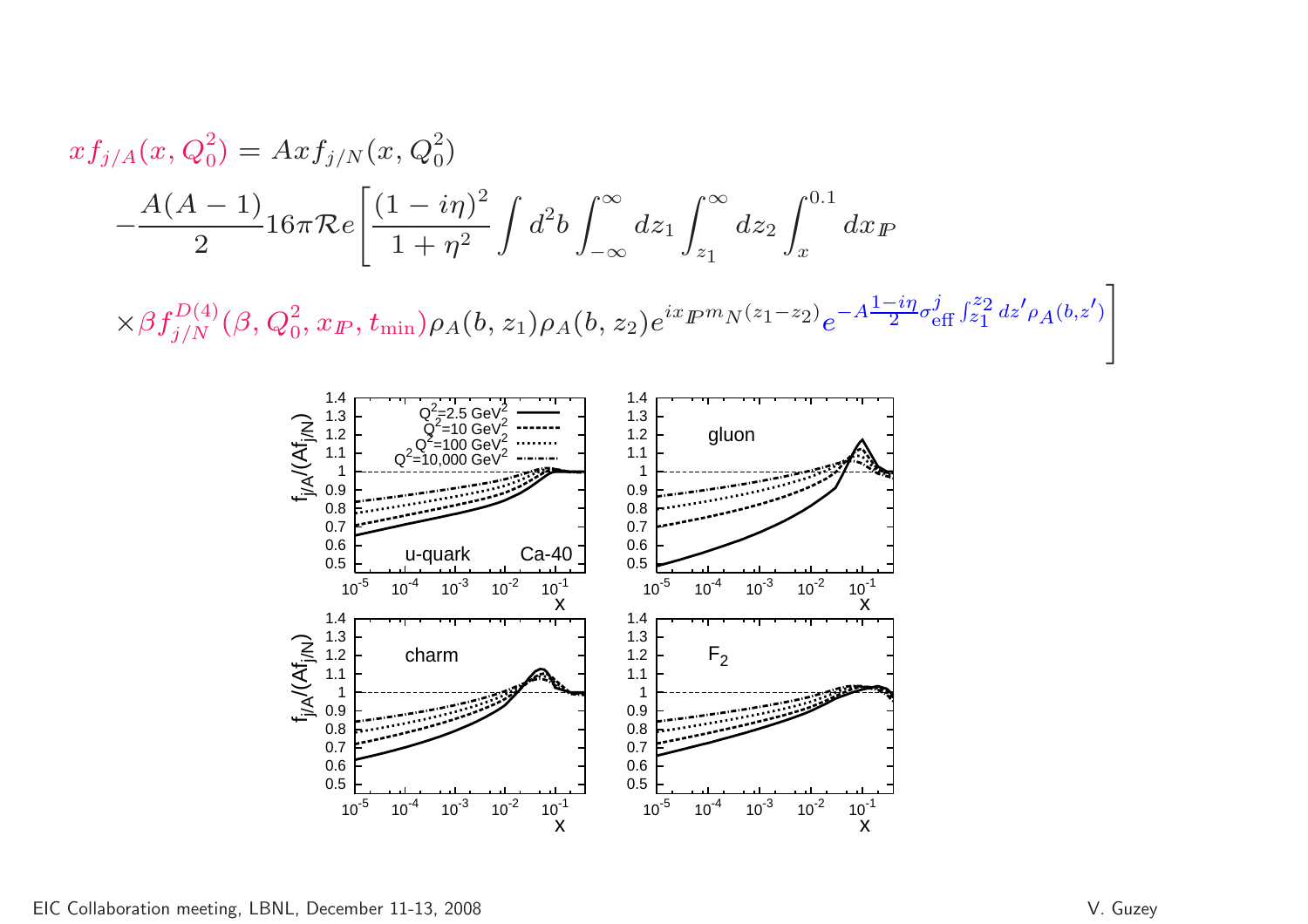#### Impact parameter dependent nPDFs

$$
xf_{j/A}(x, \mathbf{b}, Q_0^2) = AT_A(\mathbf{b})xf_{j/N}(x, Q_0^2)
$$
  

$$
-\frac{A(A-1)}{2}16\pi \mathcal{R}e\left[\frac{(1-i\eta)^2}{1+\eta^2}\int_{-\infty}^{\infty} dz_1 \int_{z_1}^{\infty} dz_2 \int_x^{0.1} dx \mathbb{P} \times \beta f_{j/N}^{D(4)}(\beta, Q_0^2, x_{\mathbb{P}}, t_{\min})\rho_A(\mathbf{b}, z_1)\rho_A(\mathbf{b}, z_2)e^{ix} \mathbb{P}^m N^{(z_1-z_2)}e^{-A\frac{1-i\eta}{2}\sigma_{\text{eff}}^j \int_{z_1}^{z_2} dz' \rho_A(b, z')} \right]
$$

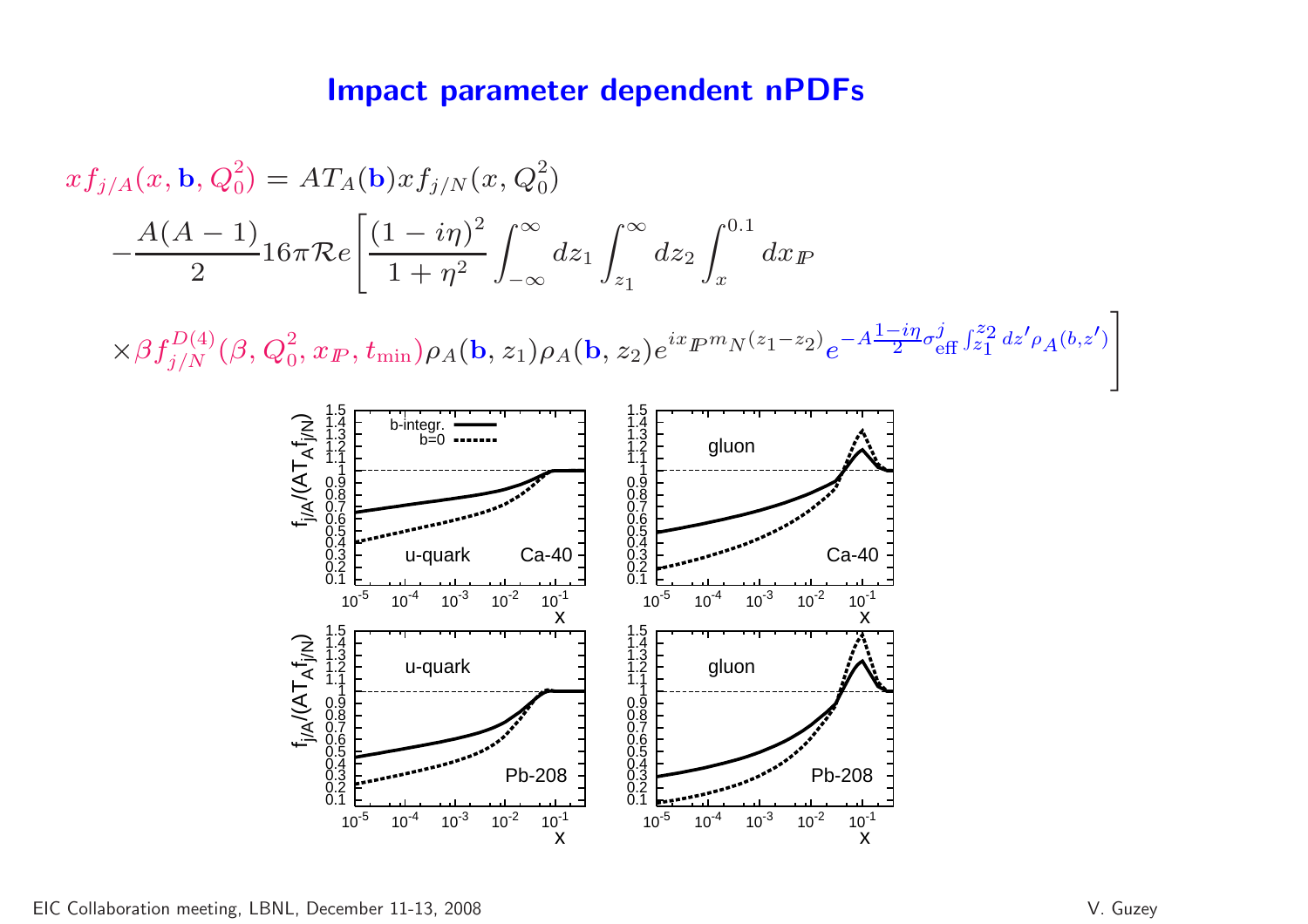# Nuclear GPDs in the  $\xi = 0$  limit

Nuclear impact parameter dependent PDFs are nuclear GPDs at  $\xi=0$ (from the definition and from the fact that  $\vec{b}$  is conjugate to  $\vec{\Delta}$ ⊥,M. Burkardt, Int. J. Mod.Phys. <sup>A</sup> 18, <sup>173</sup> (2003) for proton)

 $\mathsf{L} \mathsf{T}$  theory of  $\mathsf{NS}$  gives nuclear  $\mathsf{GPDs}$  at  $\xi = 0$  " for free".

$$
R_q = q_A(x, b) / [AT_A(b)q_N(x)] \sim H_A^q(x, \xi = 0, b)
$$
  
for <sup>208</sup>Pb at  $Q_0^2 = 2.5$  GeV<sup>2</sup>

Interesting feature:

 NS introduces correlationsbetween  $x$  and  $b$ 

 Such correlations are absent inthe nucleon GPDs at small  $x$ 

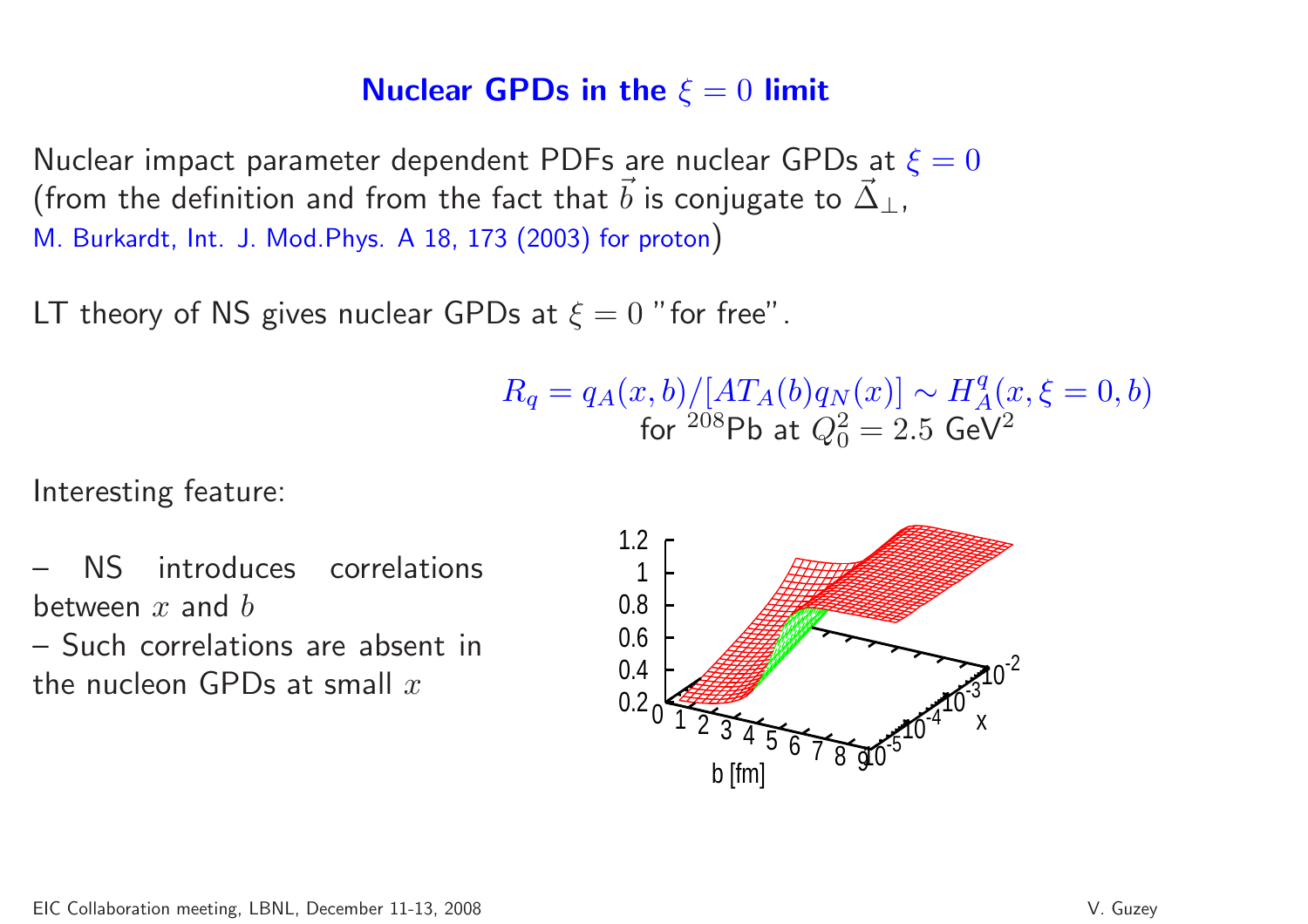### Nuclear diffractive PDFs

LT theory of nuclear shadowing can also be used to calculate nuclear diffractive PDFs which are measured in coherent inclusive diffraction in DIS on nuclei



$$
xf_{j/A}^{D(3)}(x, Q_0^2, x_{I\!\!P}) = 4 \pi A^2 \beta f_{j/N}^{D(4)}(x, Q_0^2, x_{I\!\!P}, t_{\text{min}}) \int d^2b
$$
  
 
$$
\times \left| \int_{-\infty}^{\infty} dz \, e^{ix} F^{m} N^z e^{-\sigma_{\text{eff}}^j(x, Q_0^2)/2 \int_z^{\infty} dz' \rho_A(b, z')} \rho_A(b, z) \right|^2
$$

The  $Q^2$  evolution is by DGLAP.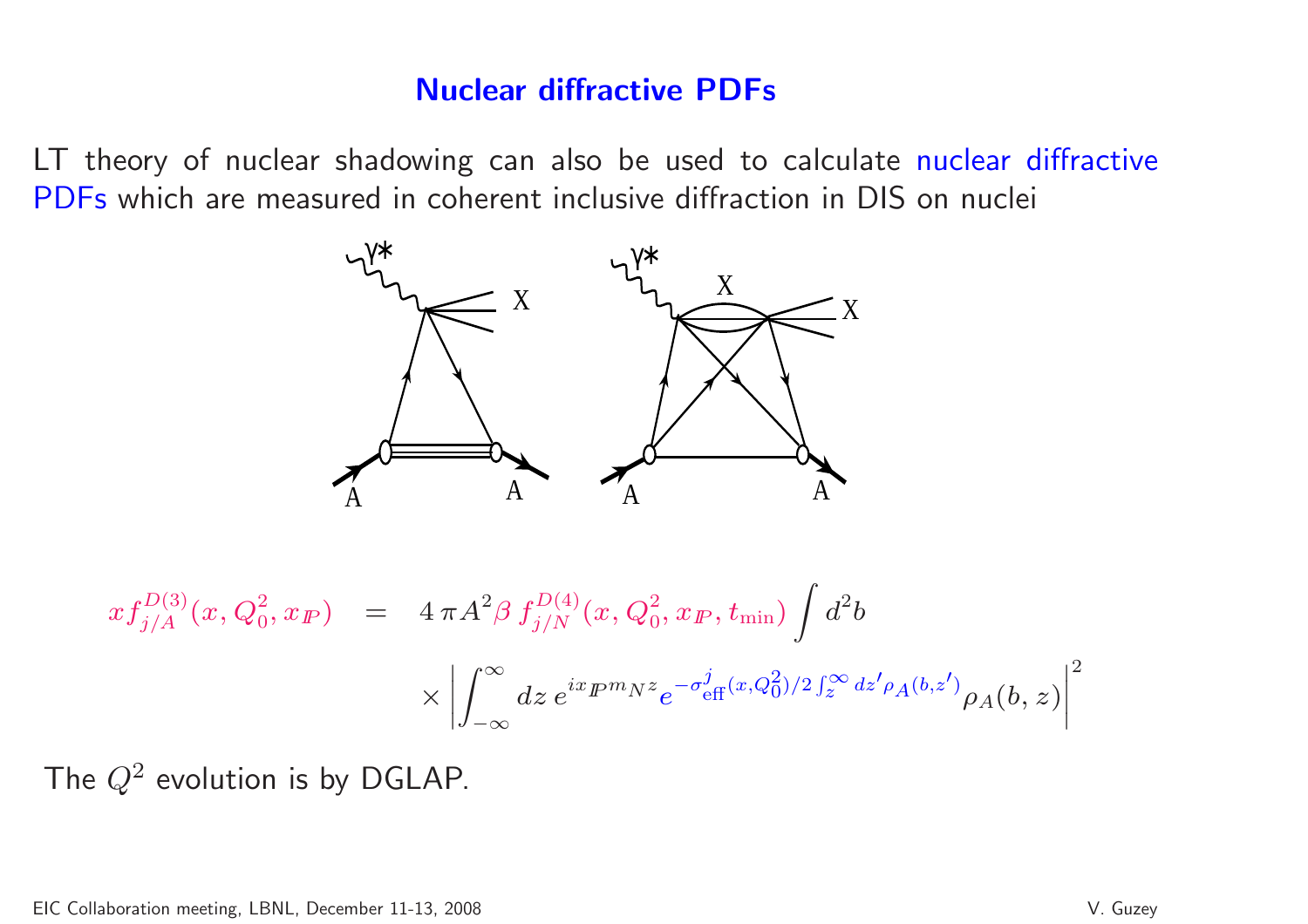Predictions for  $F_2^{D(3)}$ 



$$
x_{I\!\!P}=0.001
$$

 $\mathsf{Solid-}\ ^{40}\mathsf{Ca}$ Dotted –  $^{208}Pb$ Dot-dashed – proton

Arbitrary normalization!

L. Frankfurt, VG, M. Strikman, Phys. Lett. <sup>B</sup> <sup>586</sup> (2004) <sup>41</sup>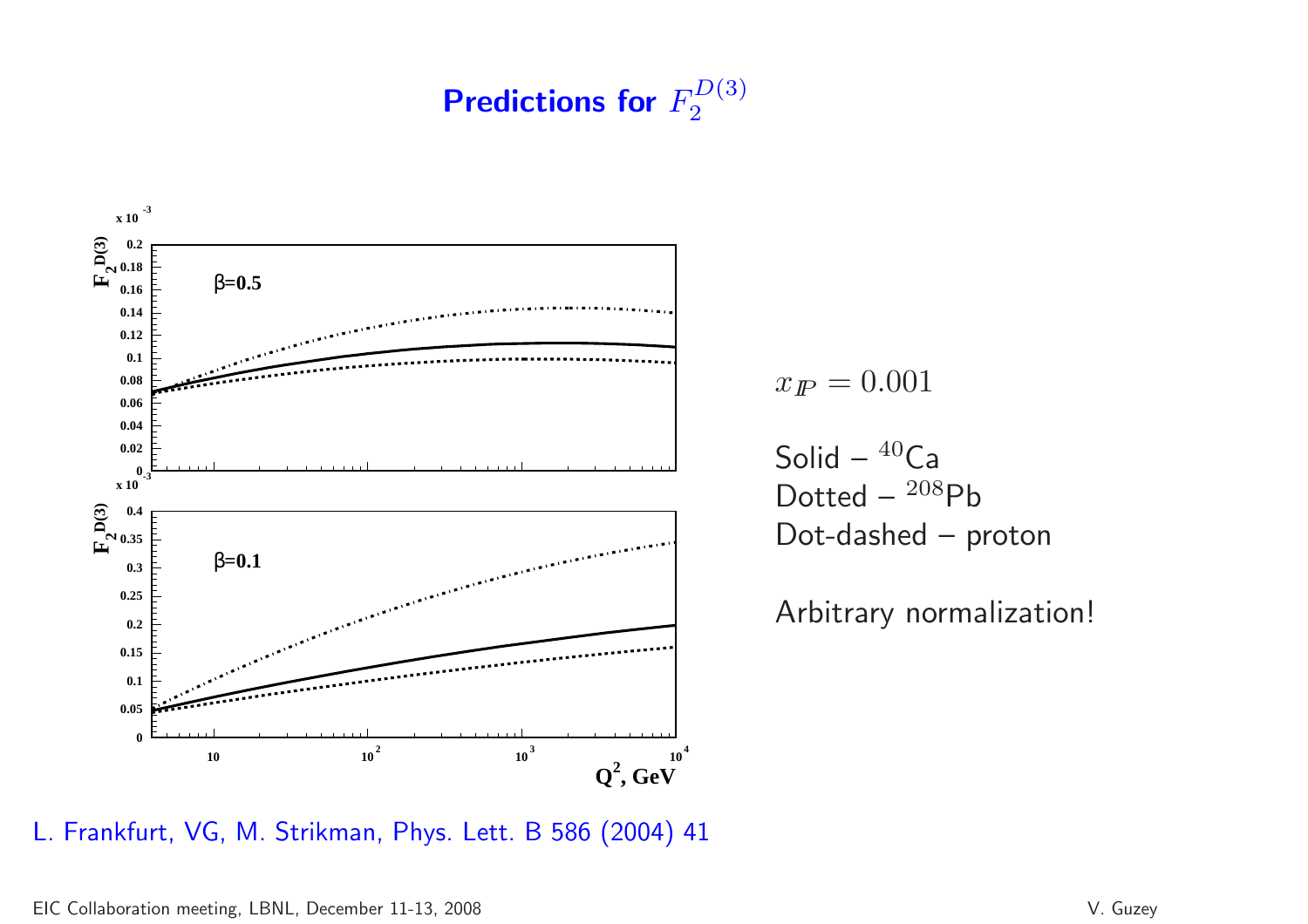### Probability of diffraction

$$
P_{\text{diff}}^j = \frac{\int_x^{0.1} dx_{\text{F}} x f_j^{D(3)}(x, Q_0^2, x_{\text{F}})}{x f_j(x, Q_0^2)} \le \frac{1}{2}
$$



• $\bullet$  Surprisingly, we do not observe nuclear enhancement of  $P^j_{\rm diff}$  on nuclei.

• $\bullet$  This is the effect of the (gray) nuclear surface; at central  $b$ ,  $P^j_{{\rm diff}} \approx 1/2.$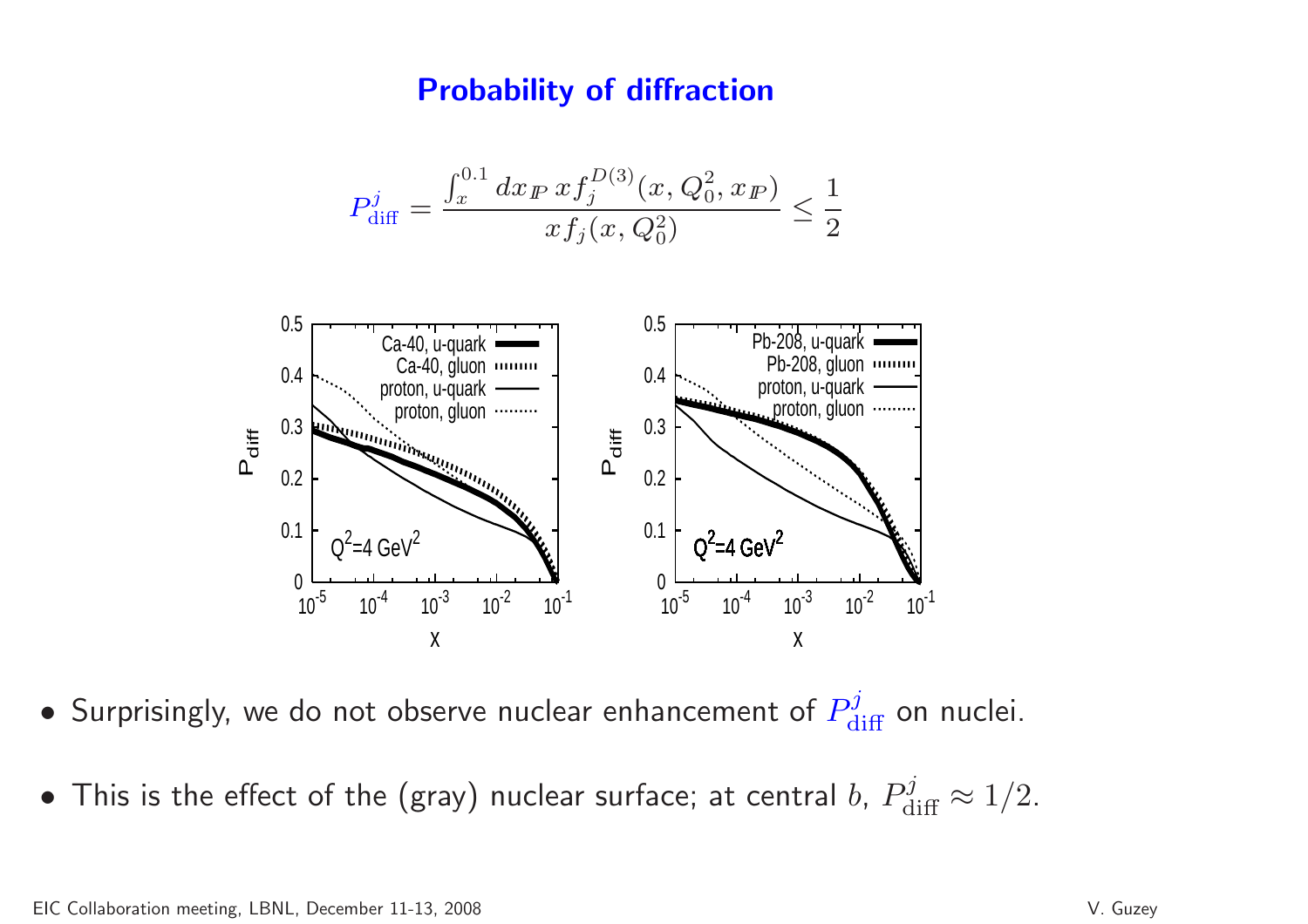### Color dipole approach to hard diffraction in DIS with nuclei

- The color dipole formalism (which describes diffraction at HERA) can be readily generalized to the nuclear case by working in the impact parameter space. H. Kowalski, T. Lappi, C. Marquet, R. Venugopalan, arXiv: 0805.4071 [hep-ph].
- •Allows to consider coherent and incoherent diffraction.

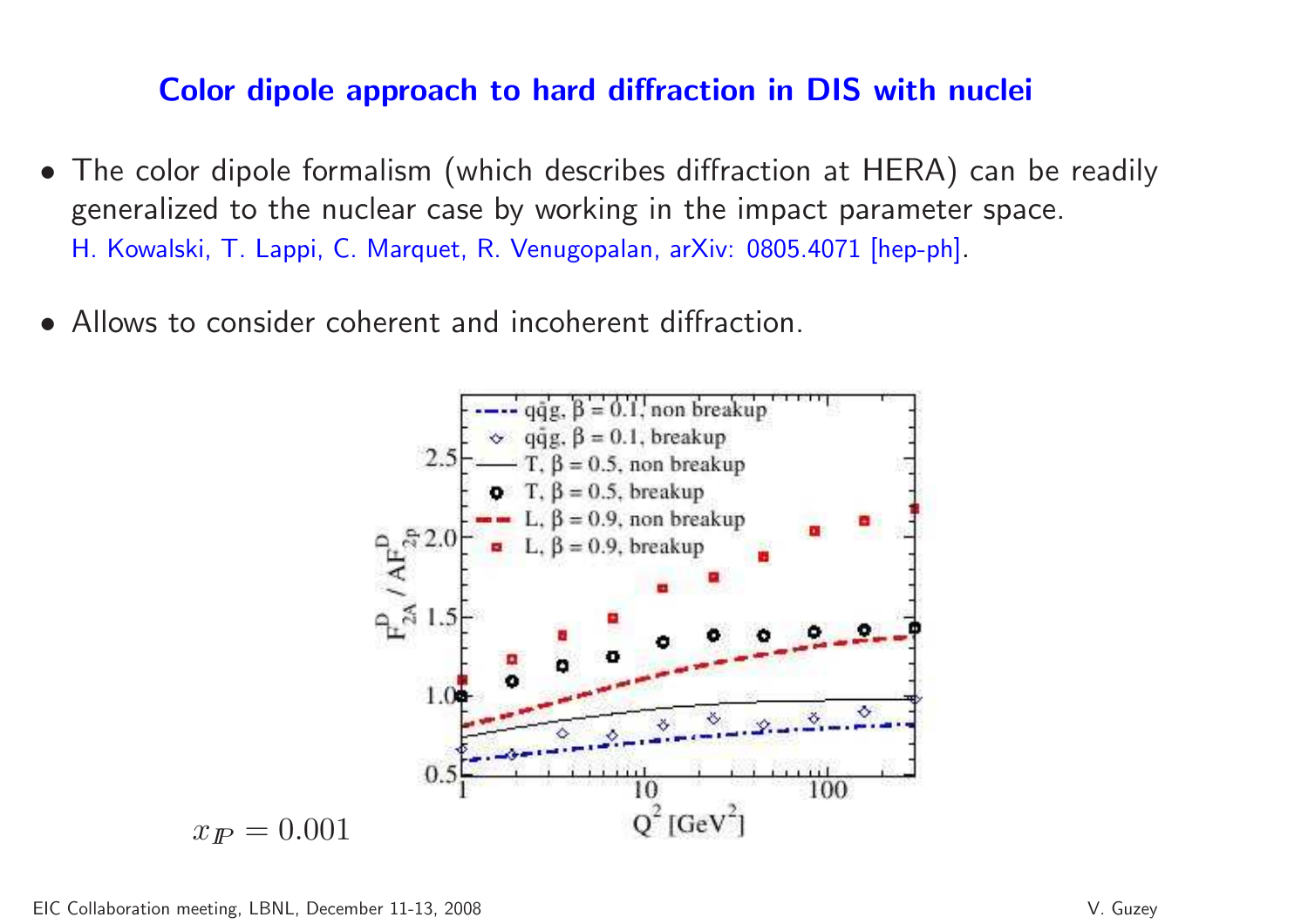# **Conclusions**

- Studies of hard diffractive processes with nucleons and nuclei (inclusive, exclusive production of vector mesons, DVCS) is an integral part of the EIC physics programaiming to determine various distributions of partons in nuclei.
- $\bullet\,$  The EIC will, <u>for the first time,</u> measure
	- the nuclear diffractive structure functions  $F_{2,A}^{D(3)}$  and  $F_{L,A}^{D(3)}$
	- the proton longitudinal diffractive structure function  $F_L^{D(3)}$
	- other exclusive diffractive processes with nuclei
- $\bullet\,$  In diffraction in DIS with nuclei, there are two different approaches: the  $LT$  theory of nuclear shadowing and the color dipole formalism.

The LT approach uses the notion of nuclear diffractive PDFs, for which significant nuclear shadowing (suppression) is predicted.